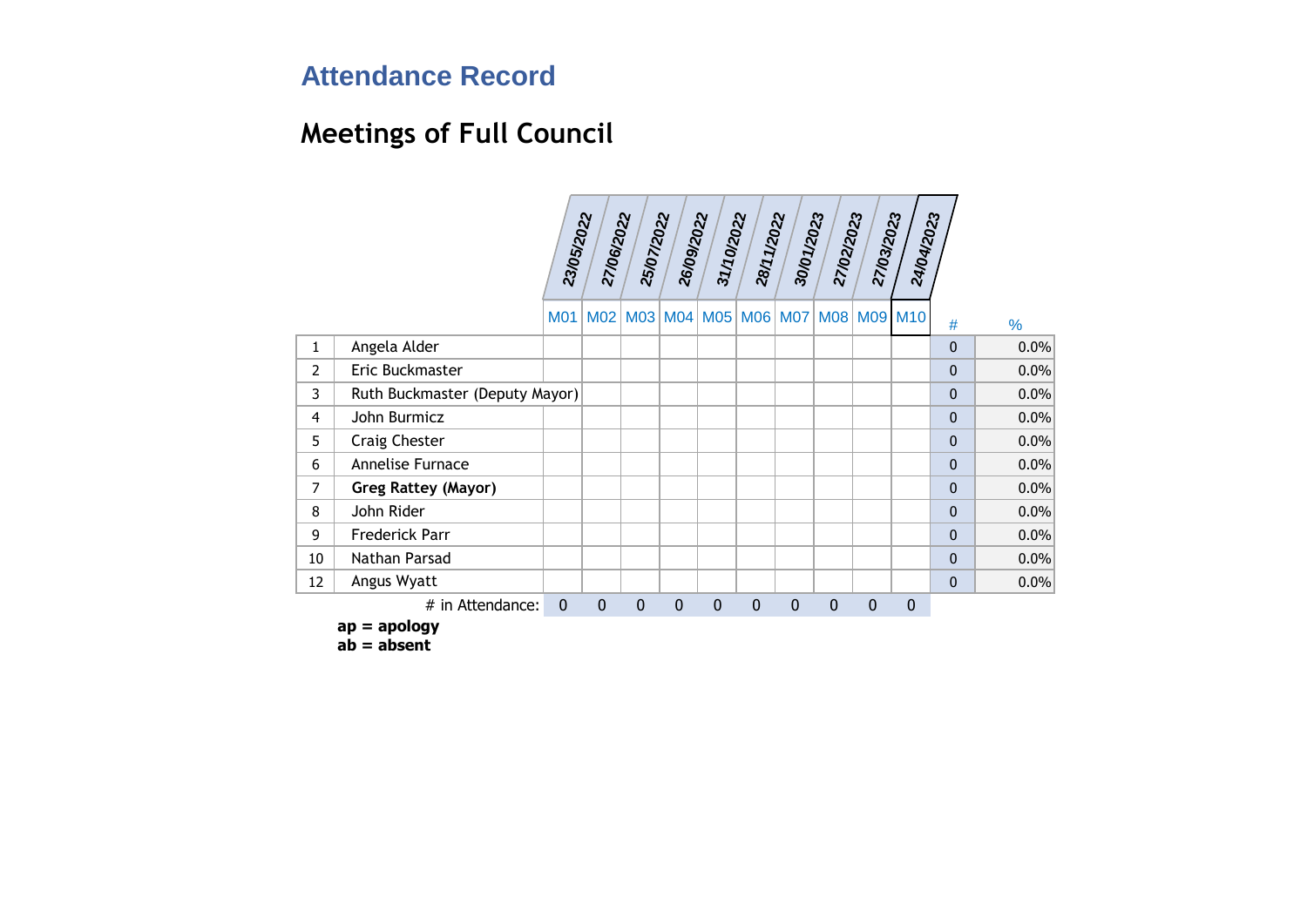### **Meeting of Finace Policy & Econ Dev**

|                      |              |                 | 16/01/2023     | 10/04/2023   |              |      |
|----------------------|--------------|-----------------|----------------|--------------|--------------|------|
|                      | <b>F01</b>   | F <sub>02</sub> | F03            | F04          | #            | %    |
| Angela Alder         |              |                 |                |              | $\mathbf{0}$ | 0.0% |
| Eric Buckmaster (Ch) |              |                 |                |              | $\mathbf{0}$ | 0.0% |
| Ruth Buckmaster      |              |                 |                |              | $\mathbf 0$  | 0.0% |
| John Rider           |              |                 |                |              | $\mathbf{0}$ | 0.0% |
| David Royle          |              |                 |                |              | $\mathbf{0}$ | 0.0% |
| <b>Nathan Parsad</b> |              |                 |                |              | $\mathbf{0}$ | 0.0% |
| # in Attendance:     | $\mathbf{0}$ | $\mathbf{0}$    | $\overline{0}$ | $\mathbf{0}$ |              |      |
|                      |              |                 |                |              |              |      |
|                      |              |                 | 13/06/2022     | 12/09/2022   |              |      |

**ap = apology ab = absent**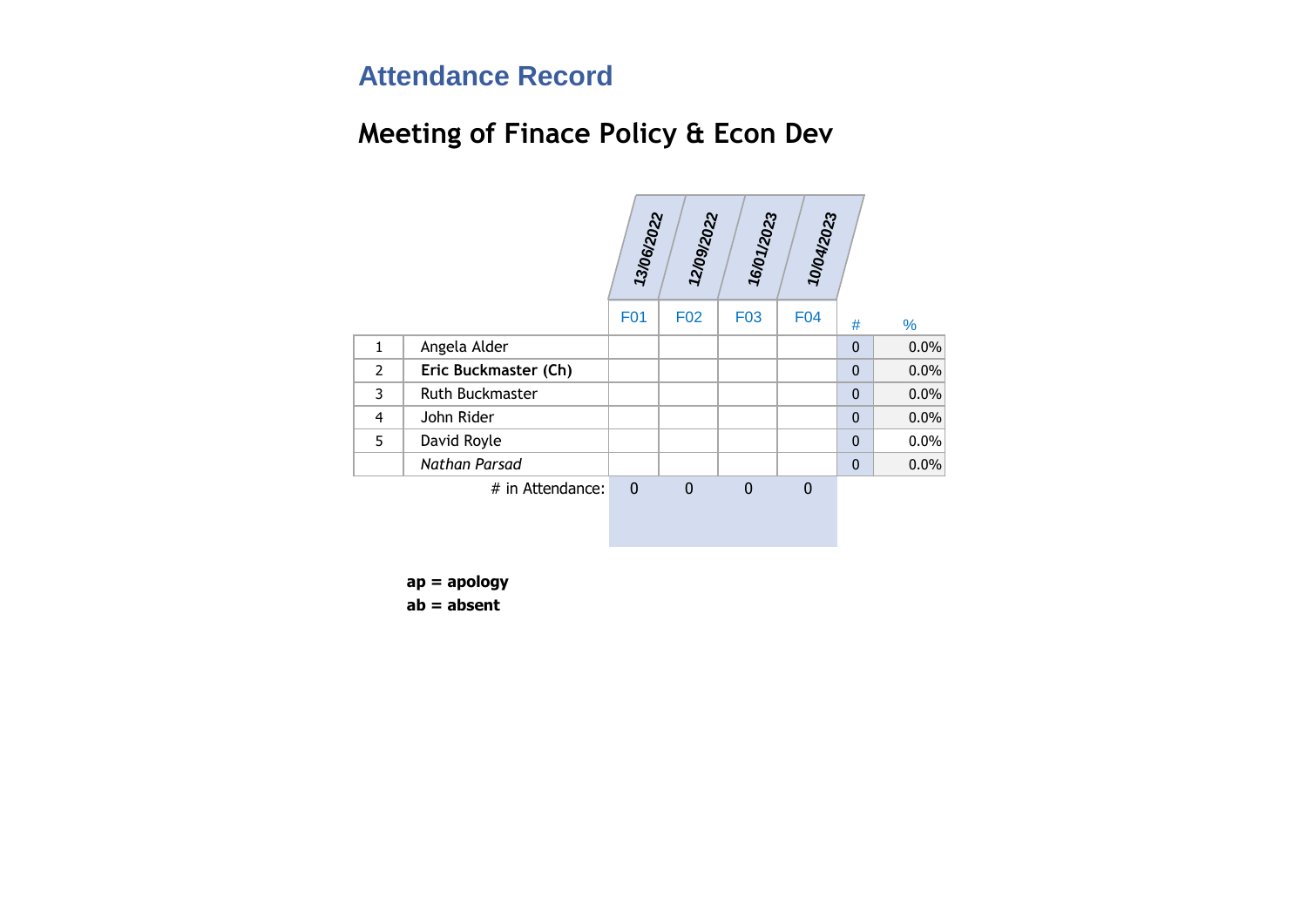# **Meeting of Town Action & Amenities**

|                |                   | 13/06/2022 | 17/10/2022 | 13/02/2023 | 10/004/2023 |   |      |
|----------------|-------------------|------------|------------|------------|-------------|---|------|
|                |                   | A01        | A02        | A03        | A04         | # | %    |
| 1              | David Royle       |            |            |            |             |   | 0.0% |
| 2              | John Burmicz (Ch) |            |            |            |             |   | 0.0% |
| 3              | Craig Chester     |            |            |            |             |   | 0.0% |
| $\overline{4}$ | John Rider        |            |            |            |             |   | 0.0% |
| 5              | Annelise Furnace  |            |            |            |             |   | 0.0% |
|                | Greg Rattey       |            |            |            |             |   | 0.0% |

**ap = apology**